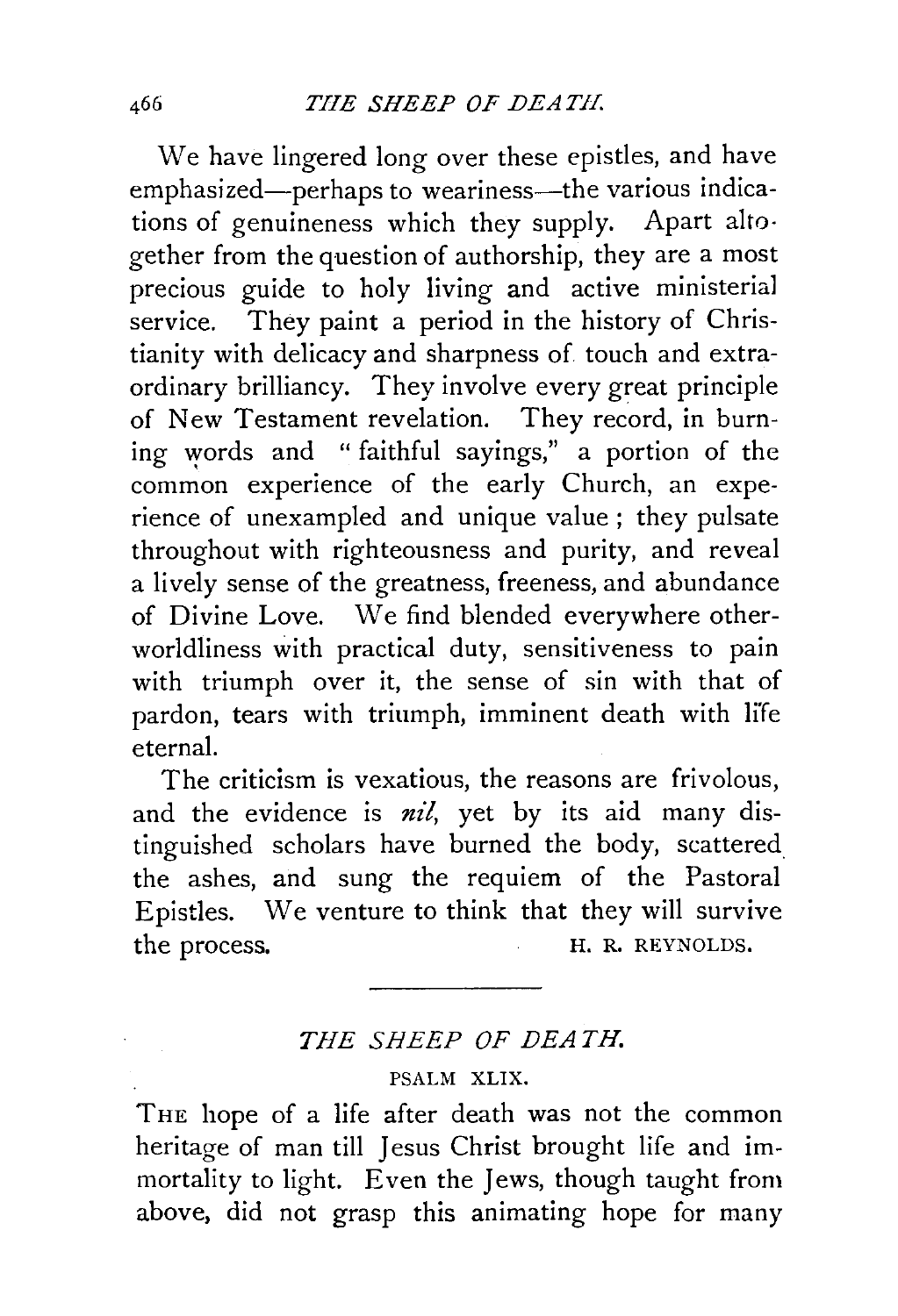centuries. Their very Scriptures, although given by inspiration of God, touch this string of the manychorded Harp but rarely, and even then touch it so faintly that it yields but an uncertain sound. To the very end, down to the moment when the long-predicted Messiah came to incarnate the Prophetic Ideal, the light of this great hope burned so intermittingly and obscurely that the most accomplished class among them-the Sadducees-could not so much. as see it, and denied that it burned at all.

And yet it did burn.· *From* the first the greatest minds among them-Abraham, Moses, David, Isaiah -had seen this great light rising in the darkness of death, and had cherished the hope that they " should not all die." They had even uttered the hope, and striven to make their fellows share it. But if we study their clearest utterances, we shall not greatly wonder that they failed to convey to others, or at least to the popular mind, which can only be impressed by clear, decisive, and repeated strokes, the hope they cherished for themselves. It may be doubted whether there is any Scripture in the Old Testament in which the truth of a life beyond the grave is more clearly announced than it is in this Psalm ; I doubt whether there is any in which it is so clearly announced : and yet it is not hither that even scholars and commentators commonly resort for their proof-texts ; while, owing partly no doubt to our imperfect translation of the Psalm, not one ordinary reader of the Bible in a thousand finds that truth here. We need not wonder, therefore, that, as a rule, the Jews failed to discover it.

And yet it certainly is not for any want of emphasis on the part of this unknown Psalmist that the secret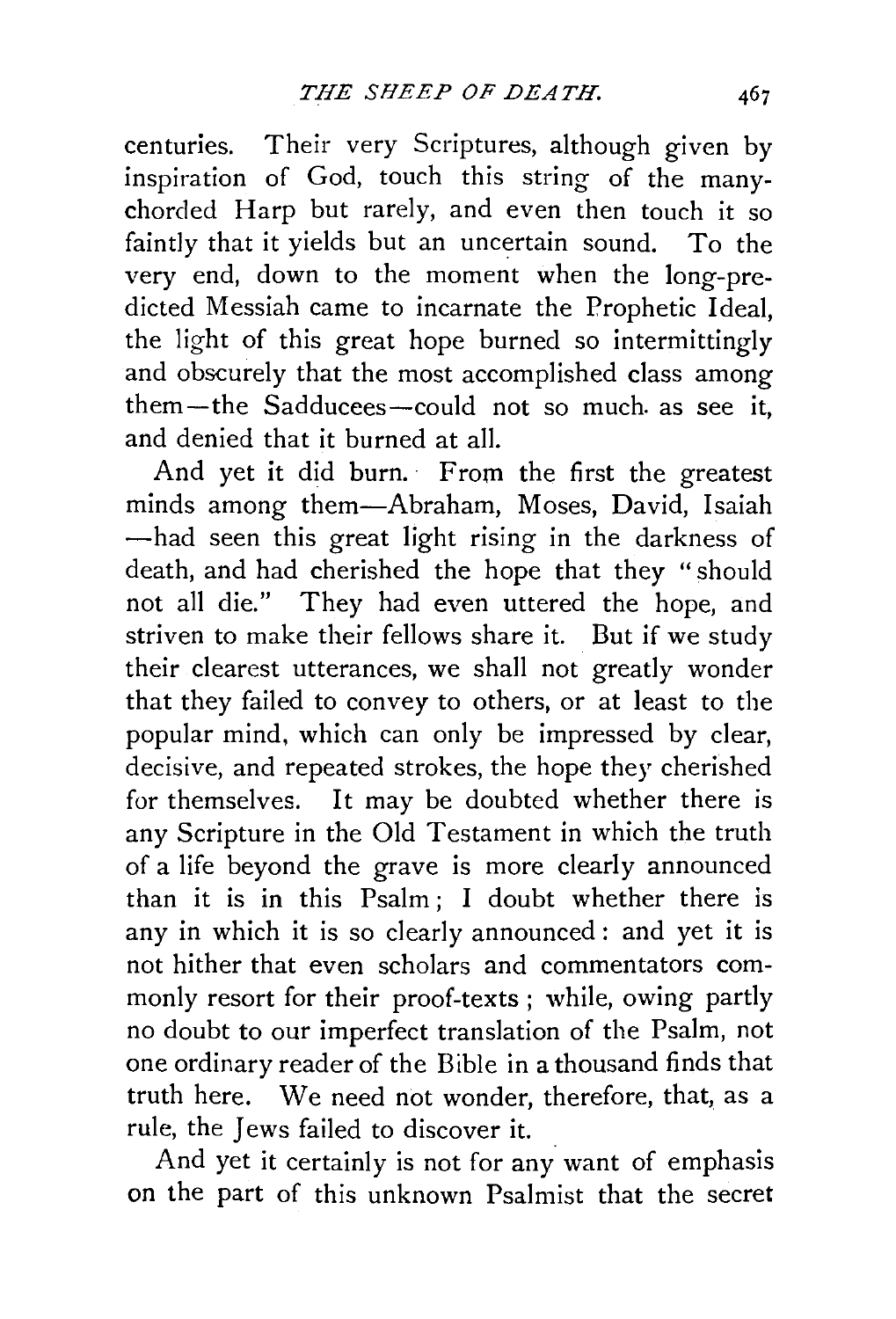which he "opened" has remained a secret to so many, and for so long. He commences the Psalm with a formal and solemn summons to the whole world (Verses I, 2), calling "high and low, rich and poor" to listen to a secret which concerns them all, to a truth which they are too apt to overlook. In Verses  $3$  and  $4$  he claims to have received this truth by the immediate inspiration of the Most High, by inclining his ear to hear what the Lord God would say before he opened his mouth to speak ; and he professes his intention both *to open,*  to make clear and manifest the "dark saying," the hidden truth, he has received from above, and to set it to music, to "open it *on the harp," i.e.,* to make it still more clear and impressive, by casting it into an attractive and memorable form, by clothing it with poetic force and grace. Such a prelude might well awake attention to the strain which it introduced.

In the Verses which follow he tells us along what course of meditation he had been led to the brink of his great discovery. It is the old story-the story familiar to all the higher minds of Jewish song and prophecy. Like his brethren, he had seen men growing rich and increasing the glory of their house (Verse 16). He had seen them corrupted from their simplicity by their wealth, led to trust in it and to make their riches their boast (Verse 6). He had seen them carry themselves as though they should live for ever; and then, conscious that they too must die, fighting against time and death, striving to perpetuate their memory and influence by erecting stately mansions and calling their lands after their names, by founding families and acquiring estates (Verse  $11$ ). He had heard them praised by men because they had done well by them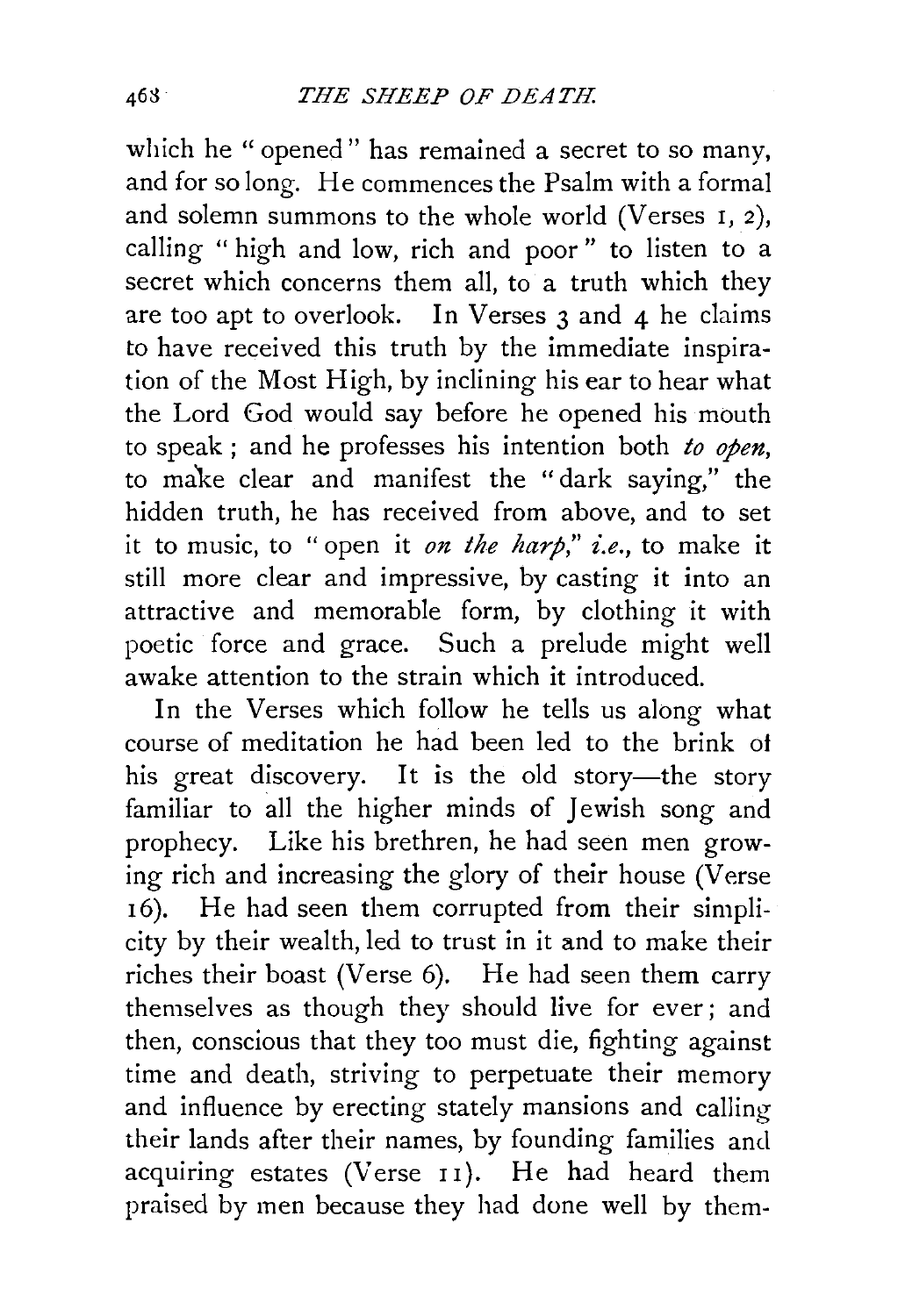selves (Verse 18), because, at the sacrifice of all the higher aims of life, they had reached the poor low aims they had set before them and made themselves a name and a power in the earth. And, on the other hand, he had seen the righteous, men such as himself, who. put their trust in the living God, and not in Mammon ; who made it their first aim, not to grow rich, but to do the will of God, neglected, despised, forgotten, although the inspiration of the Almighty had made them wise, and they could set the golden secrets of truth to a living and immortal music (Verses <sup>I</sup>5, 4). And as his thoughts circled round this strange contrast, like all the great poets and prophets of the world, he cried : "Is *this* the end ? Is this *the end* ?" To him it was incredible that, under the rule of the wise and righteous God, the wisdom that seeks the highest ends should be overcrowed by the folly that seeks the poorest and basest ends : it was incredible that the unrighteous should finally triumph over the righteous and good be overcome of evil. And hence he bade himself, and as many as were likeminded with himself, not be afraid when they saw the prosperity of inen who proved themselves to be unrighteous by making wealth their supreme aim (Verse I6). However large their possessions, they could carry away absolutely nothing with them when they died (Verse 17). However great their wealth, they were none of them rich enough to buy exemption from death, to bribe him to let them live on for ever (Verses 7-9) ; nor could they hope to pass through the darkness of death into a land of light for which they had done nothing to prepare themselves.

On the other hand, the righteous might be sure that,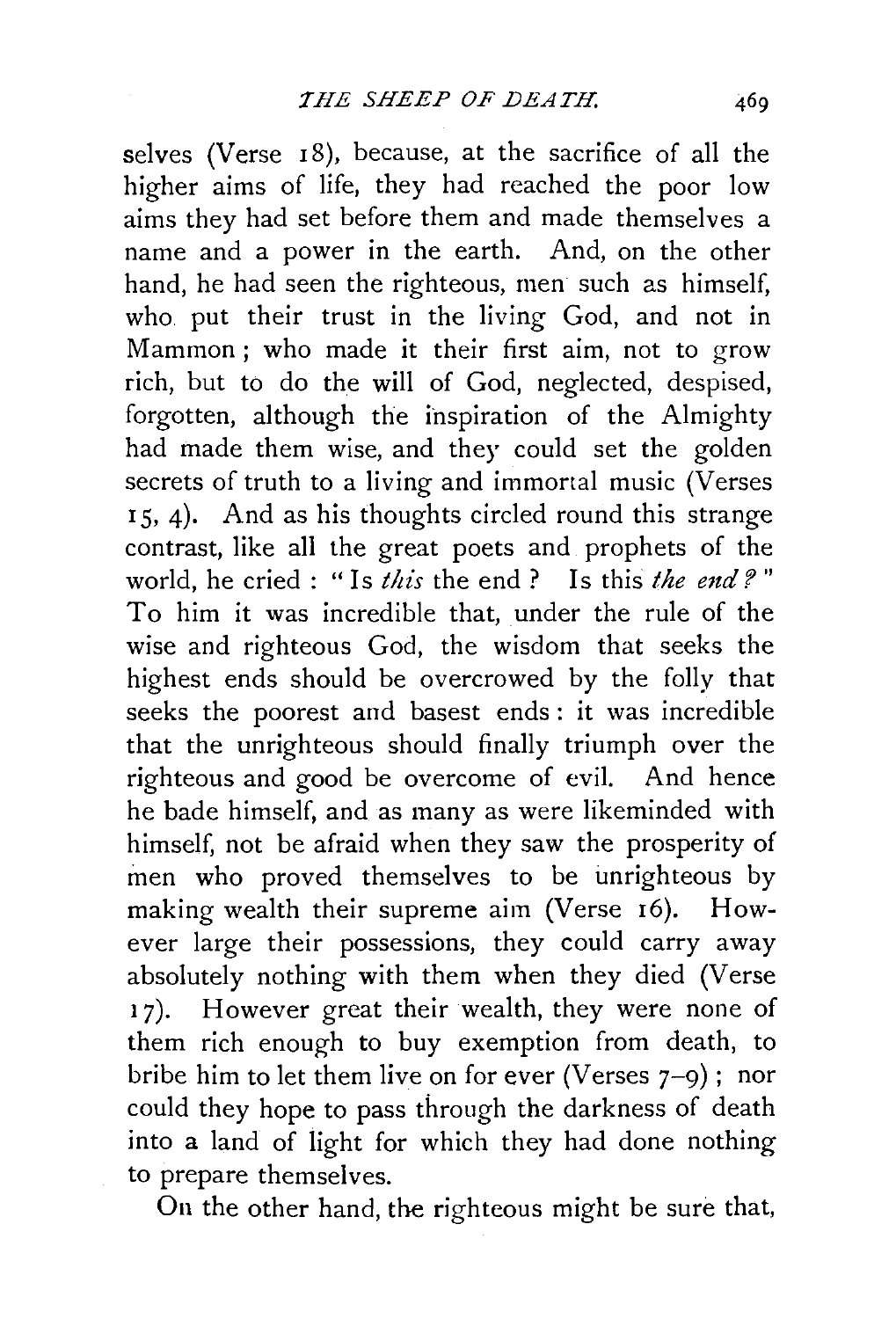however poor and despised they were because they had not done well for themselves in the judgment of the world, God would redeem them from the power of Death and Hades (Verse  $15$ ).<sup>1</sup> Even wise men must die, indeed ; but they need not " perish " like the rich fools who had lived as the brutes live and would die as the brutes die (Verse 10). $2$  God would find a ransom, a redemption for them. In the emphatic phrase of Verse 15—which is the key and crown of the Psalm— . God would *"take* " them, take them to Himself, as He took Enoch, Moses, Elijah, not necessarily by a miraculous rapture and transfiguration, but by a miracle of mercy and lovingkindness, which should redeem them out of the hand of Hades and quicken them to an immortal life. And then, in that bright "morning" which would surely dawn upon them after the night of death, the instinctive craving of the human heart for the triumph of the wise over the foolish, of the righteous over the unrighteous, should be fulfilled. The wicked would sink into the darkness of Hades, in which all their "beauty" and "glory'' must suffer disastrous eclipse ; while the upright, redeemed from Hades, would have "dominion" over them in the morning of a new and better life (Verse 14).

All this is in the Psalm, and may be found in it by a careful reader who will be at the pains of tracing and accentuating its leading thoughts. But, it must be admitted, that these thoughts need to be traced and accentuated, that they do not leap up to strike the casual and indifferent reader; that it is no great

<sup>&</sup>lt;sup>1</sup> Verse 15: "But God will redeem my soul from the power of *Hades*; for *He ·u.lill take me."* 

<sup>,</sup> 2 Verse 10: "He *must* see it. Even wise men must die. The fool and the brutish person shall perish together, and leave their wealth to others."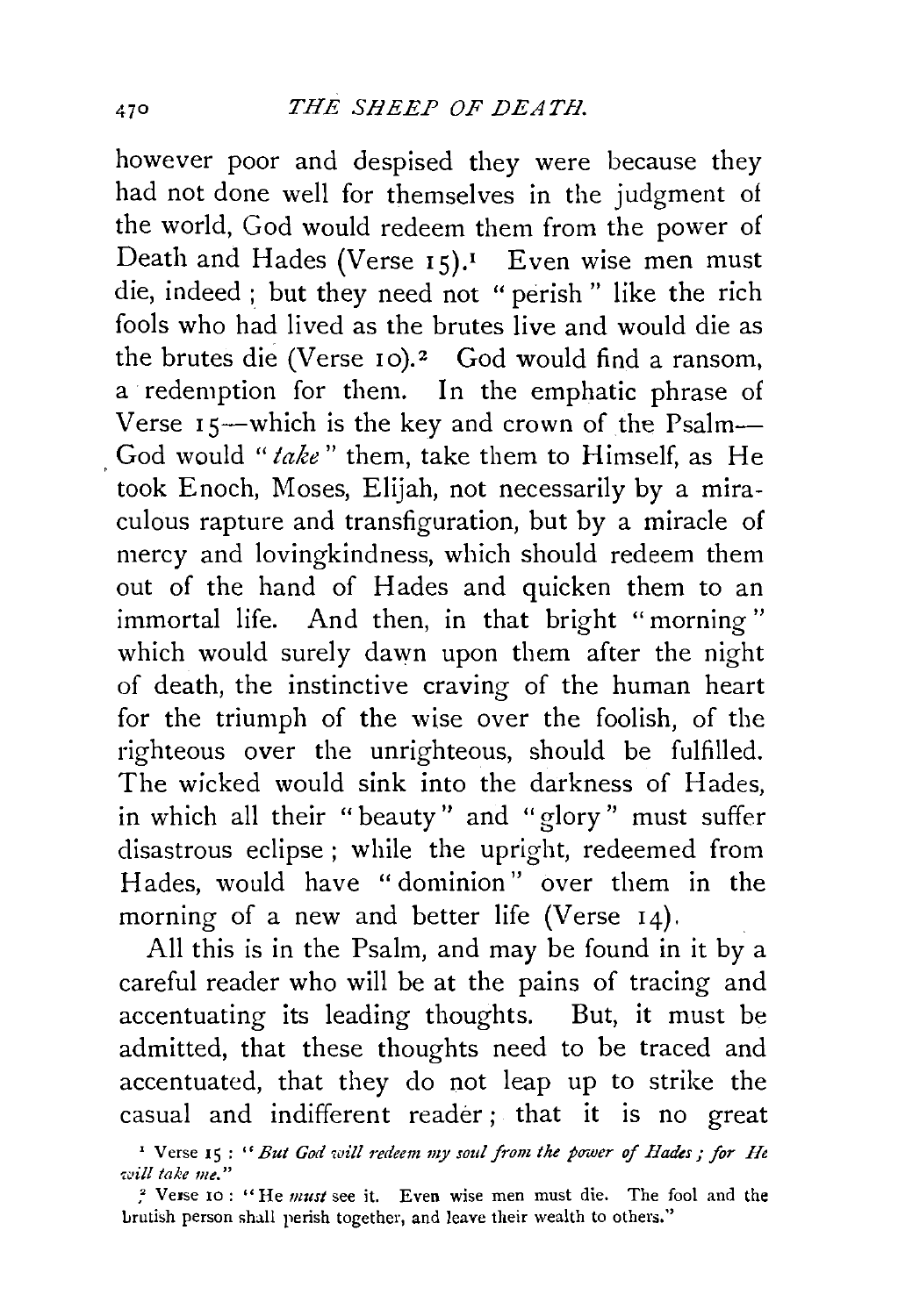marvel if, as a rule, the Jews did not find in the Psalm a clear and manifest assurance of a life to come; and that, after all, it is a little doubtful whether *we*  should have found so much in it if we had not first studied in the school of Christ.

But there is one lesson in it which even the most cursory reader need not miss; viz., the vanity of mere wealth-a lesson which, to their credit be it said, the Jews of many generations did lea.n from this and other Scriptures, although of all races they seem to have most completely forgotten it now. For something like a thousand years—say, from about B.C. 500 to A.D. soo-the Jews did value a good man, a man who kept the Law, far above a rich man ; and a man whom they held to be wise as well as good, a man who could teach the Law, far above the kings and princes of the earth-venerating their rabbis, however poor they might be, and they were often very poor, as the greatest and best and happiest of men.

The whole Psalm pours contempt on wealth, pursues it with the most incisive and biting irony. Its pictures of the man who devotes his whole life to amassing a treasure of which, when he takes the inevitable journey of death, he cannot carry so much as a single shekel with him; of the man who calls his lands after his own name, as if to cheat death itself and to secure a bastard immortality, perpetuating his name on earth while he himself perishes in Hades ; and of the man who thinks it possible to bribe Death, and buy the power "to live on for ever," are quick with a scorn beyond that of satire. They tremble with a fervid moral indignation and contempt for the folly which can mistake wealth for man's chief good. Wealth is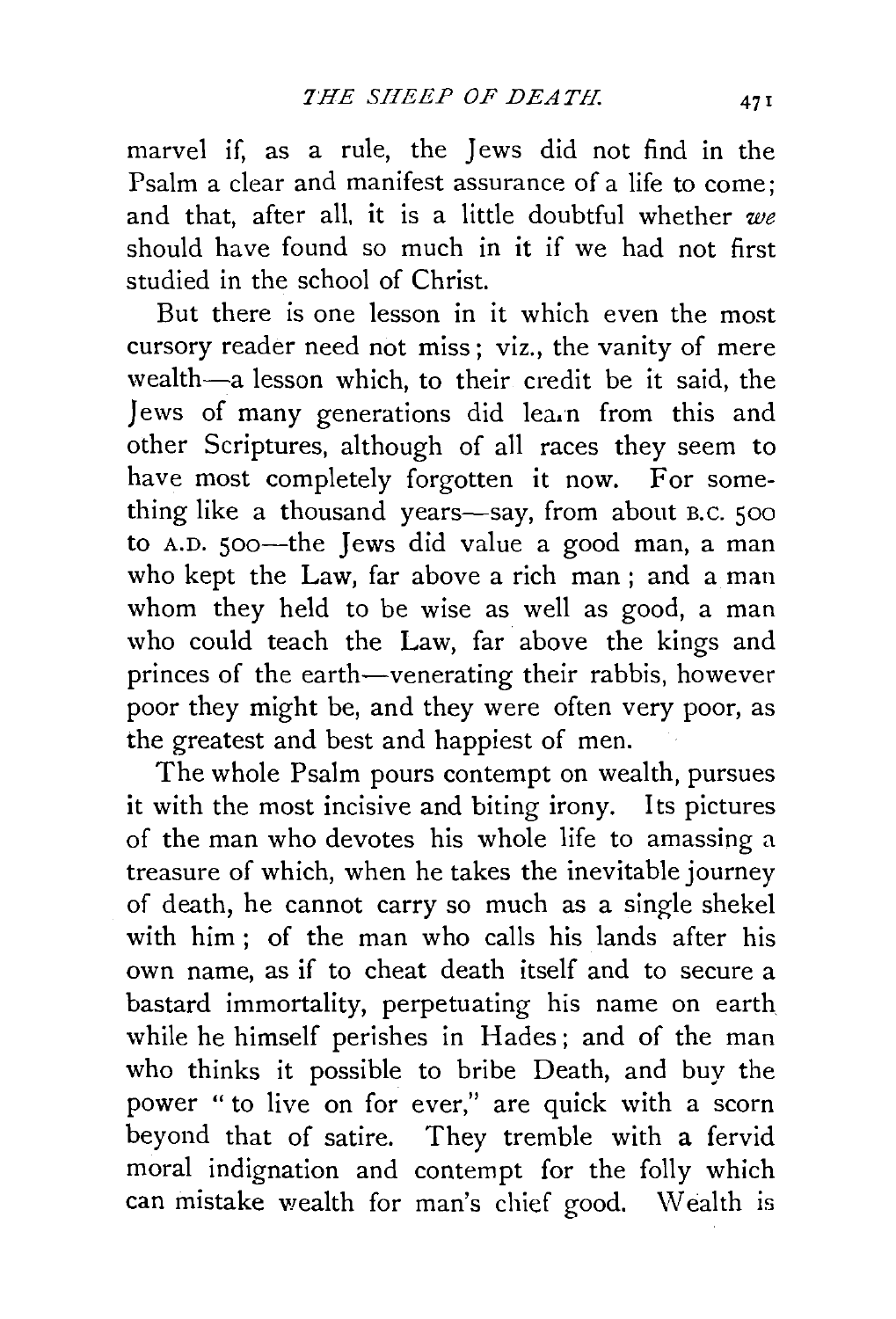*not* man's chief good : it is wrong and wicked, it is a 1 :ofound and fatal violation of the Divine law and order, to make it the governing and supreme aim of life. For all who do that, even though they violate no human law, and even though they acquire but little of the wealth they seek, the Psalmist cherishes a pure unutterable scorn. To him they are losing the very form and status of men. They are flinging away their Divine birthright for a mess of pottage. They are sinking to the level of " the beasts that perish " (Verses 10, 12, 14, 20, by their repetitions, shew how strongly this thought had seized the Poet's mind) ; *i.e.* they are living as if they had no life but this, as if death were not, as if there were no land of light beyond the grave.

But there is one picture of them, still hidden from us by a thin veil of words, in which his scorn for these brutish persons culminates in a figure as terrible, perhaps, as any in the whole range of Scripture. In Verse 14 he depicts them as *"the sheep of death."*  The opening clauses of the Verse, rightly translated, run : " *Like sheep they are gathered to Hades; Death*  is their Shepherd" (he who feeds or finds pasture for them ; not he who "feeds on them "). What the Psalmist means is, that men who make wealth their ruling aim are not simply like the beasts that perish, but are in very deed the Sheep of Death ; that it is Death whom they have chosen for their Shepherd, instead of God, the Author and Source of life; that it is Death who finds pasture for them while they live, and who, when they die, drives them to his fold in the unseen world. Think of it! The Sheep of Deathmen following that grim Shadow to the darkness in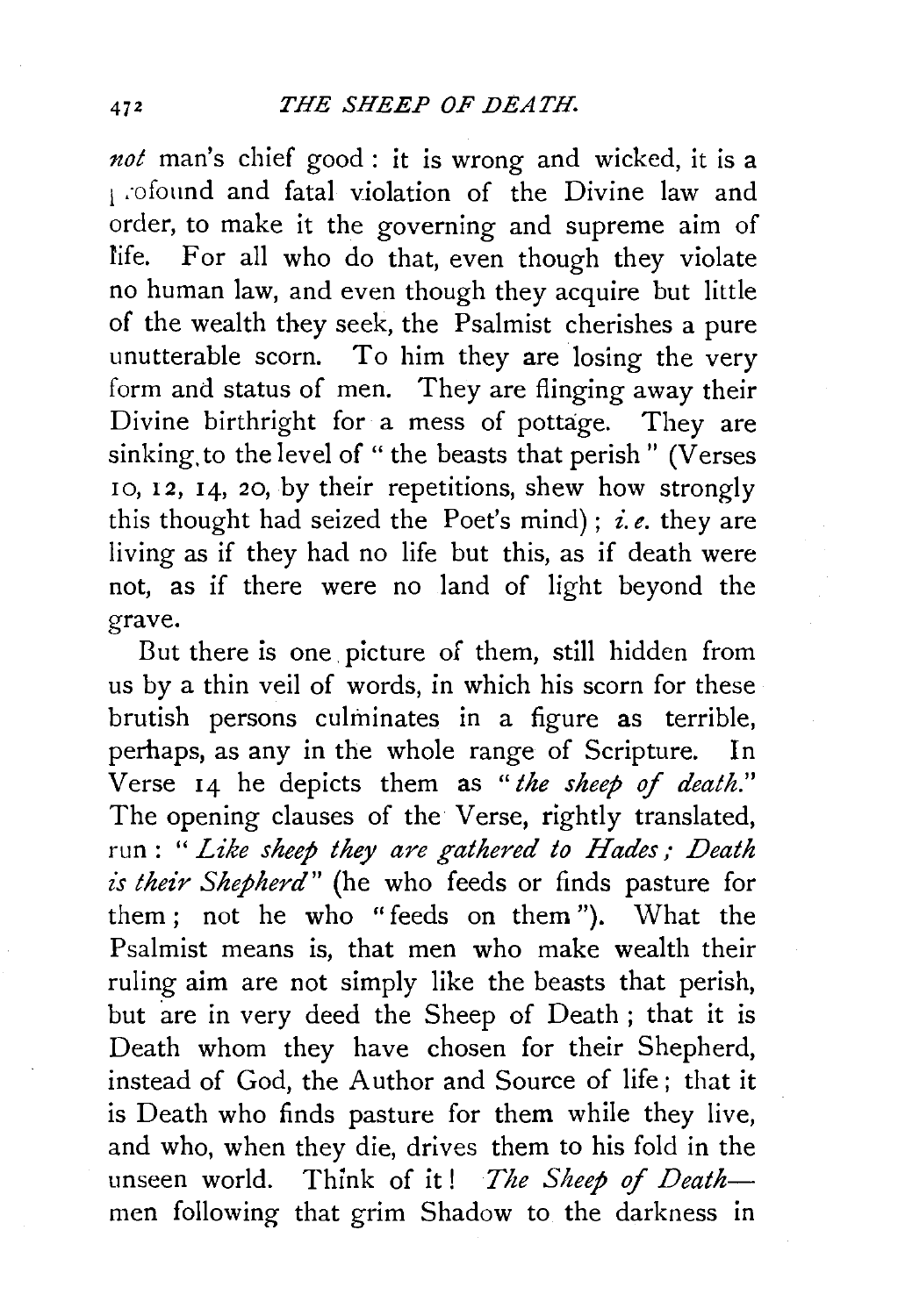which it dwells! and these the men who "bless their souls" (Verse  $1\dot{8}$ ), whom the world praises because they have done good to themselves, whose "sayings " the world quotes and approves after they have gone to their long dark home !

Was there ever a more grisly and dreadful metaphor ? And yet is it one whit too dreadful? Is it not true that every man who trusts in riches, or longs for them, as his chief good, is pursuing death, not life, has taken for his shepherd "the dark Shadow feared of man," although he knows it not? Can we not see in that very trust or longing the very brand of Death, the private and distinctive· mark of that grim Shepherd ?

Man was not made to find the chief good and market of his time in gain, in growing rich, in founding families and calling lands after his own name. And any man who puts that first which God did not mean to be first, so far forfeits his life, so far comes under the dominion of death : for what is death save the subversion of the true order of life ? We truly live only as we fulfil the law of our being, as we live for *w/iat* God meant us to live, and *as* He meant us to live. So far as we fall short of that, God ceases to be our Shepherd; and of our own will and choice we become the Sheep of Death.

Or take the same thought in another form. Whatever is perishable falls under the power, stands within the province, of Death. Before it perishes, and so long as we have regard to its true uses, we may make it serve us in many ways, as the living tree draws nourishment from the fading leaf. But if we plunge our very souls into it, if we love it supremely, and pursue it more eagerly than aught beside ; if, in a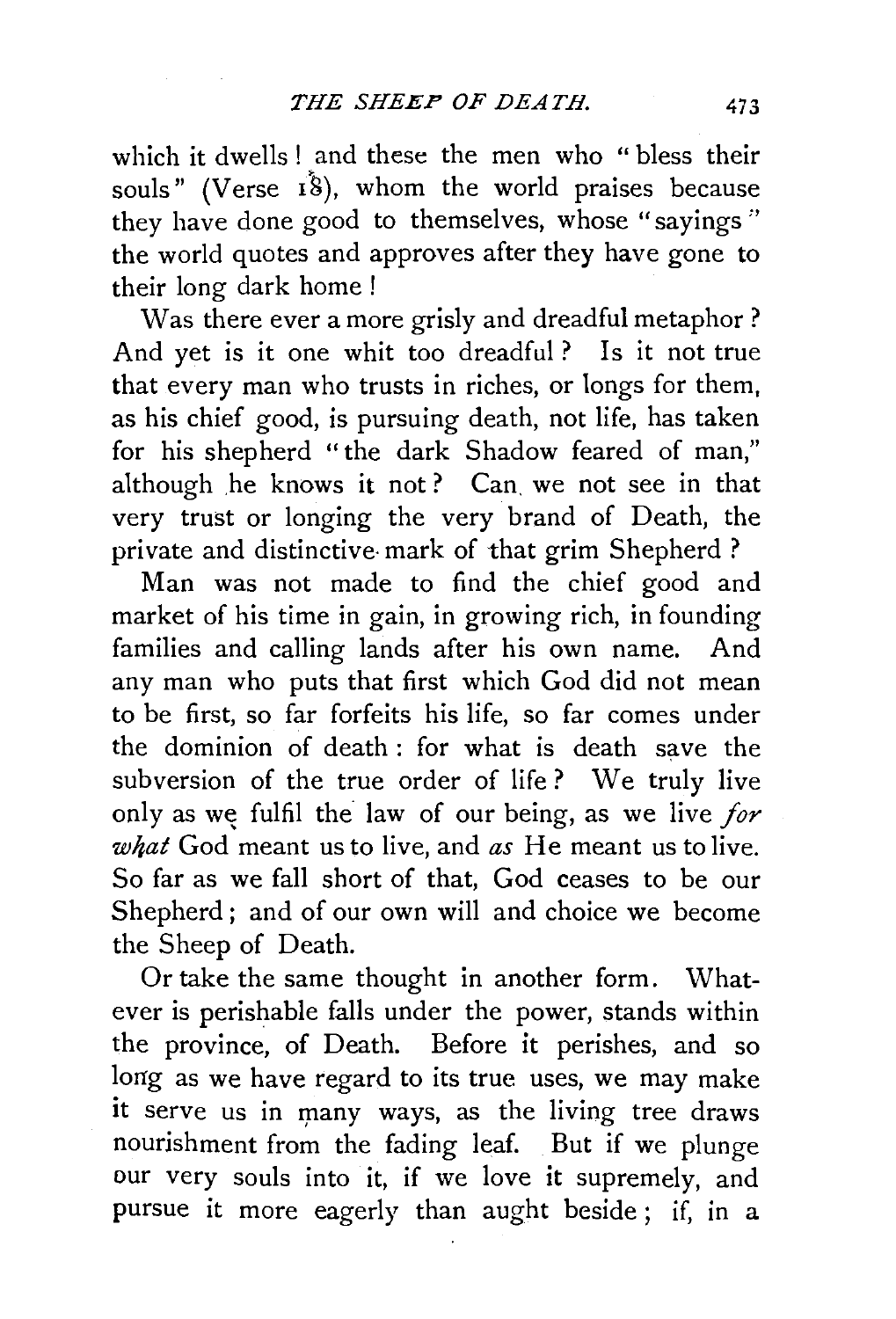word, we *live* in the perishable, what are we to do when it perishes ? We have lost our chief good, our chief aim ; we have lost our very life. And if a living immortal man *will* set his affections, attach his best and highest interests, to that which he cannot take with him for more·than a single brief stage of his long journey, what should brand him as a sheep of death if not that he has deliberately attached himself to the perishable and transient elements of a transient and perishable world, and made no provision for the world beyond the grave ? When Death comes to *him,* he comes to .his own. When Death drives him out of the world, where should he drive him save·to his own fold?

The Sheep of Death! Who could not resent the name if it were applied to *him?* Go to any rich man rejoicing in his gains ; 'tell him that on his stately mansion, his broad fields, his prosperous speculations, his accumulated treasures, there is hidden the fatal mark which proves him to be of the flock of Death ; and, however wholly he may be living to himself, however little he may be doing for others, and though in comparison with wealth he despise wisdom, genius, righteousness, and would part with them all, if he had them, rather than lose his chief treasure, yet would he not be sincerely shocked, would he not indignantly resent the imputation, if at least he did not account you to be "the fool" which the Psalmist calls him? And yet, after all, *what* has he acquired, what is he living for, that will outlast death ? what that he can carry beyond "the bourn"? To live in and for the perishable, is not that to perish ?

Little or much, what does it matter? If a man could inherit or acquire the whole realm of nature, or